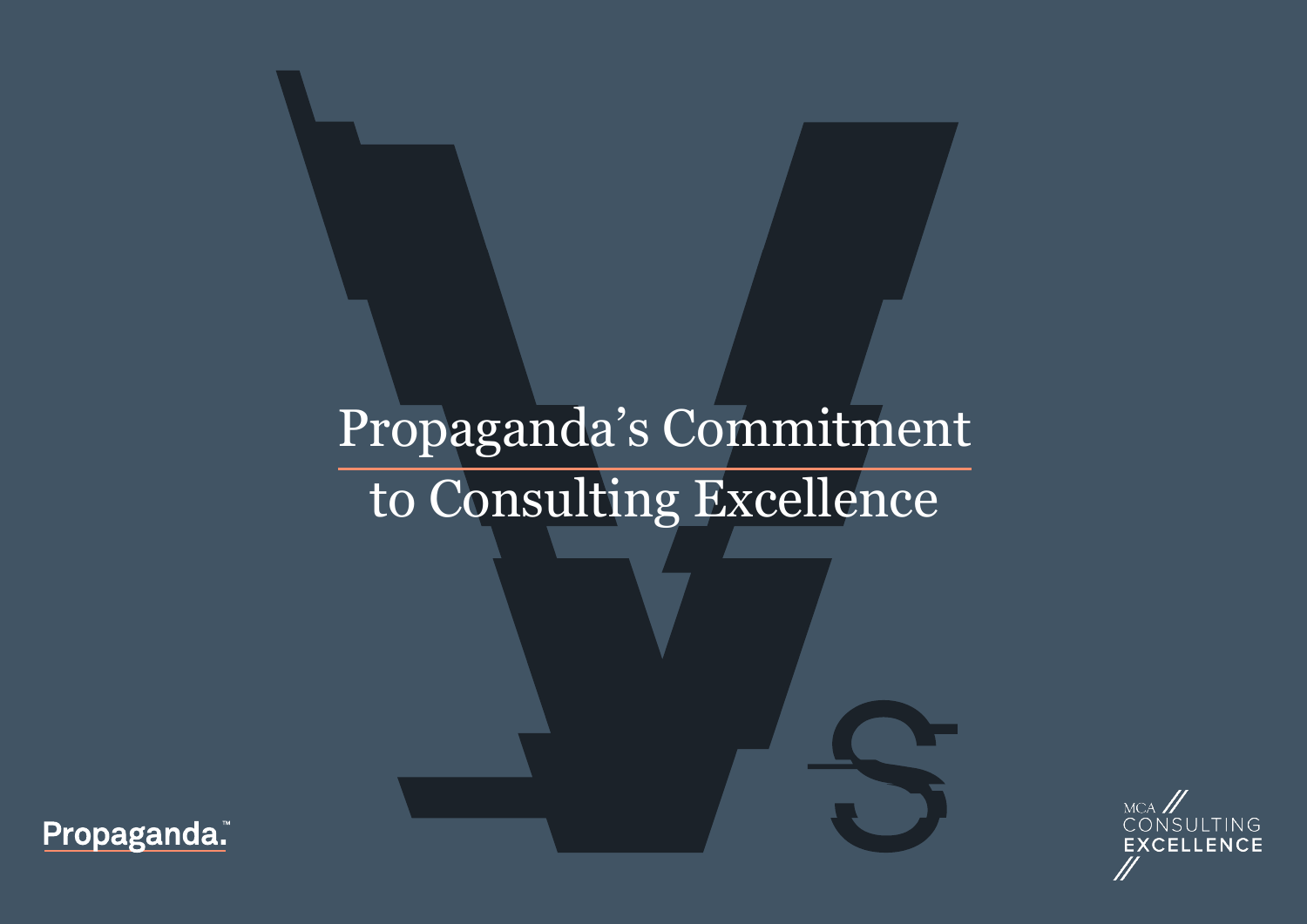## **Consulting Excellence Declaration**

Since being accepted into the MCA as the organisation's first brand consultancy, we have fully supported their values and policies. Propaganda is unreservedly dedicated to the MCA Consulting Excellence initiative. Having already found synergies between the initiative and our own standards, we are confident that we have full compliance with the initiative.

#### **Our Comment**

"Our MCA accreditation is vitally important to the work we do and helps prove our value to clients. When we joined, we were in the unique position of being the first creative consultancy to be granted membership. Our commitment is borne out by our record in the MCA Awards, which has seen us recognised on multiple occasions for the fantastic results we deliver, year after year.

We see our accreditation as a badge of honour which sets us apart in our sector and is ultimately something our clients truly value. We are committed to delivering work that gives our clients the courage to strive for growth and success"



Tom Fowler Planning Director

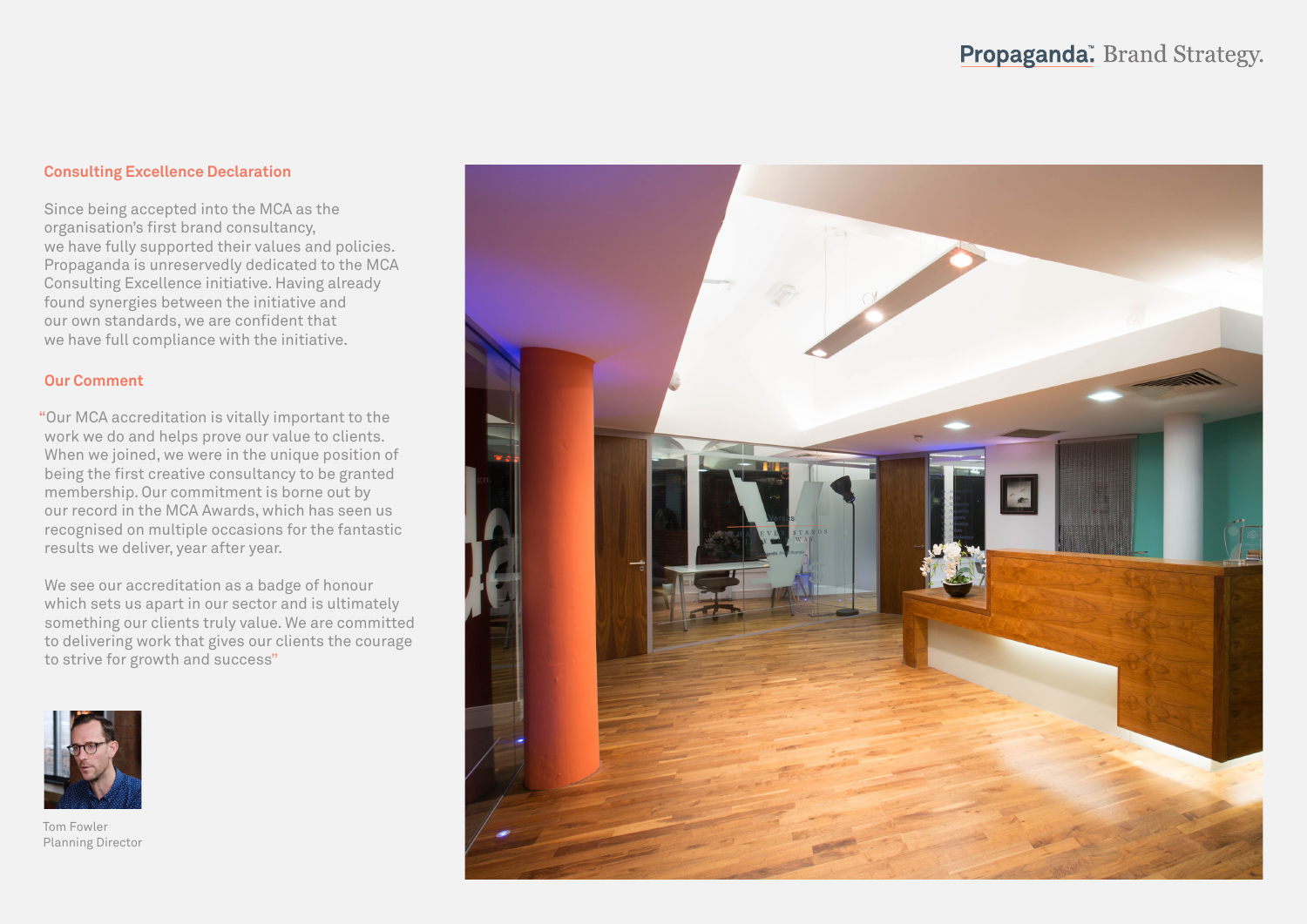## **Ethical Behaviour**

Propaganda is dedicated to promoting ethical behaviour. We are strong believers in the importance of equality, morality, and ethics in the workplace. This is reflected in the way that we recruit our employees, communicate with clients, and conduct ourselves as a business. This belief drives Propaganda's Purpose to "Make it matter" – both societally and commercially – on the briefs we work on.

Our ethical policies promote:

• Wellbeing

We have policies in place covering work related stress, monitoring any wellbeing issues in our employees and offer any support and information we can in order to aid the health and emotions of our employees. We are committed to following the ACAS framework for positive mental health at work.

• Confidentiality

All employees are forbidden from sharing any confidential business information to third parties, and any breech will result in disciplinary action. We have embraced the General Data Protection Regulation (GDPR) and continue to ensure that all data, whether client, supplier or staff, is protected in accordance with the updated regulations.

• Security

We support our employees in maintaining their personal security both on our premises and off. We have guidance on how our staff can keep themselves, their property and important documentation secure.

• Environmental awareness

Where possible, we use products from renewable, sustainable sources and try to avoid the use of environmentally damaging chemicals. We reuse and recycle as much as we can and ensure that all our employees use energy efficiently.

• Ethical practices

Where possible, we use and promote fair trade products and ensure that our staff enjoy the protection of labour laws. We fully support the Universal Declaration of Human Rights and the UN Global Compact. We have made the decision not to work with any organisation which manufactures or transfers any items associated with the violation of human rights and have a strong stance against animal testing.

# And reject:

- Bullying and harassment in the workplace Bullying and harassment negatively affects personal confidence and mental health, and irreparably damages company reputation. We consider bullying and harassment to be disciplinary offenses.
- Malpractice

As a consultancy, we have a duty to our clients and have policies in place which protect the privacy, reputation, and wellbeing of those we work alongside.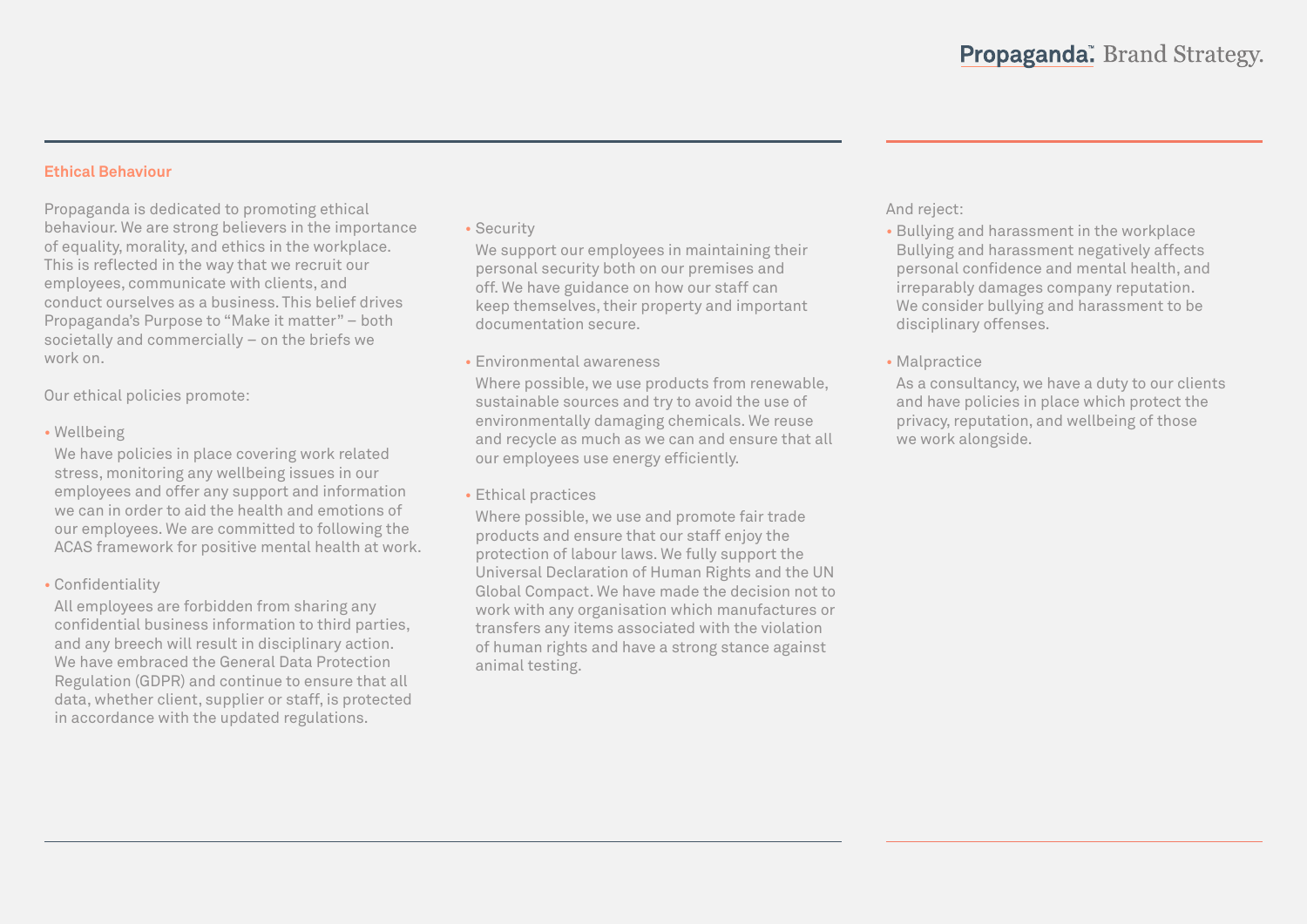## **Commitment to diversity and inclusion**

At Propaganda, the success of our work depends on our ability to outthink, not outspend, our client's competition. It's a mindset that requires creativity, lateral thinking, empathy, confidence to express views and opinions without judgement, and teamwork. Without dedicating ourselves to fostering a diverse workforce, we wouldn't be able to deliver this promise to our clients.

We pride ourselves on being unconventional. Celebrating difference and individuality is deeply ingrained into our culture. What's more, we believe that by creating a diverse workforce, we also gain access to a wider range of personalities with differing strengths, skills, and worldviews to deploy on client briefs, as appropriate. We ensure that this culture is supported from the bottom up by appointing a cross-business Propaganda Purpose team with a remit to champion and drive our ethically minded ethos.

As such we commit ourselves to several policies that promote diversity and inclusion:

• Equal opportunities

In line with the 2010 Equality Act, Propaganda is committed to providing equal opportunities and ensuring that no employees, or prospective employees, are discriminated against, whether directly, indirectly, or associatively.

• Non-discrimination

To maintain a positive and pleasant working environment, we have a zero-tolerance stance on discrimination. And to prevent the victimisation of any of our employees, or clients, we consider this kind of behaviour to be punishable offence.

• Family-friendly flexible working We maintain a flexible working policy that enables parents and guardians to manage their working patterns around family life.

• Age\_ncy

Propaganda promotes and values the experience that age brings to our business. We do not see age as a hinderance to value. In fact, we celebrate it. We have a particular policy of encouragement and support for older female talent who may have historically dropped out of our industry. Women that we believe have an immense value to the development of brand strategy. They provide a crucial, but often overlooked, voice in the accurate representation and portrayal of women's interactions and experiences with products and services and how they are brought to market. Through a close relationship with one of our clients, Gen M, we are also founding signatories to a first-of-its-kind movement committed to making the menopause a more positive experience for everyone.

We ensure that all our employees are fully aware of the standards of behaviour, respect and responsibility that are expected of them, which also comply with the MCA's Consulting Excellence initiative.

Propaganda employs an HR Manager to ensure that we comply with current employment law and relevant policies and procedures, whilst also guaranteeing that the review process is maintained for all staff and that the policies are adhered to.